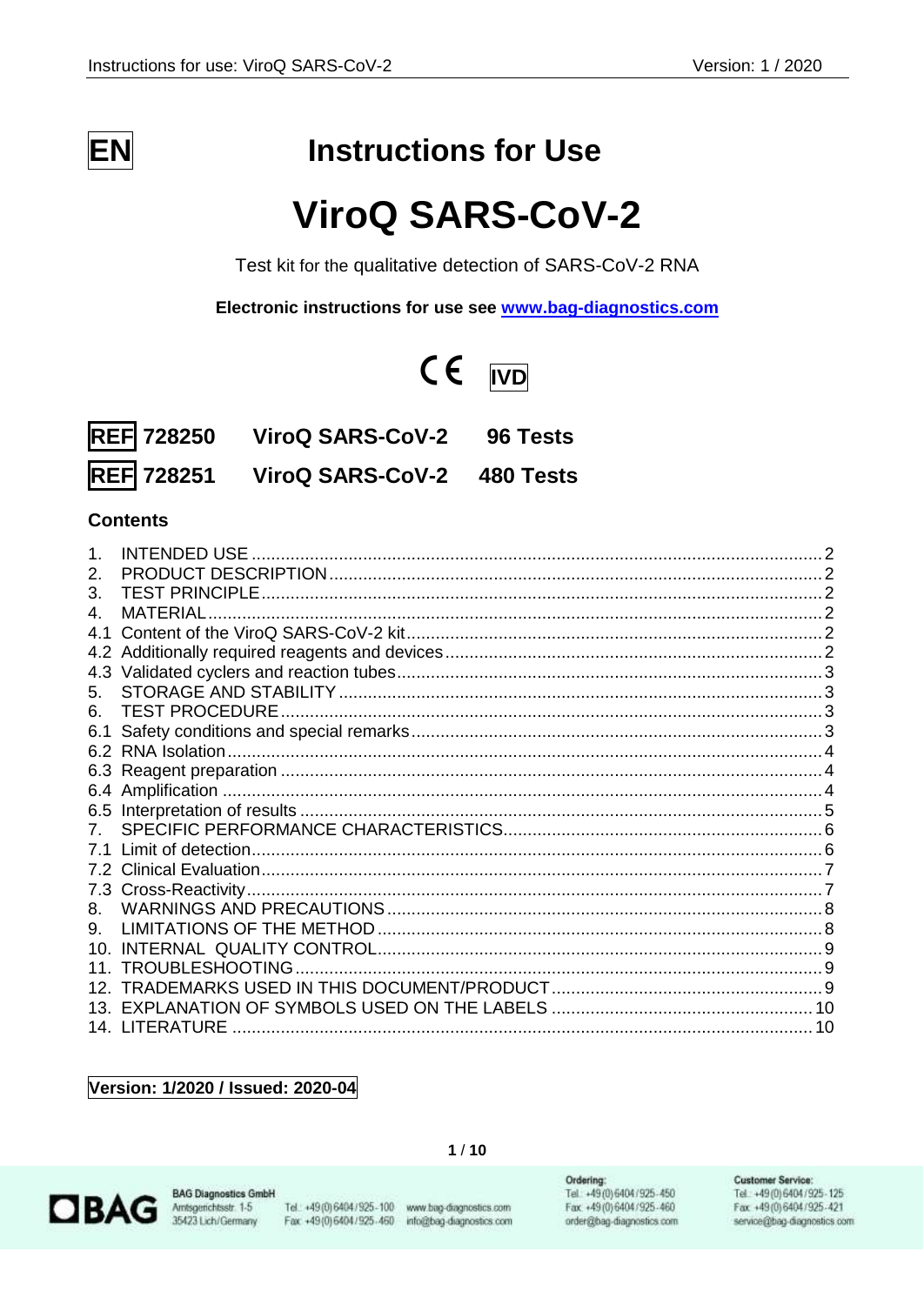### <span id="page-1-0"></span>**1. INTENDED USE**

The ViroQ SARS-CoV-2 Kit is used for qualitative detection of SARS-CoV-2 RNA in respiratory specimens such as sputum or swabs based on reverse transcription of the RNA and subsequent amplification in real-time PCR. The test is performed by qualified personnel in specialised labs.

#### <span id="page-1-1"></span>**2. PRODUCT DESCRIPTION**

The ViroQ SARS-CoV-2 Kit is used for the *in vitro* detection of SARS-CoV-2 RNA in respiratory specimens such as sputum and swabs. The kit is based on a one step reaction with real-time PCR technology. An efficient cDNA synthesis from RNA coupled with a real-time PCR the ViroQ SARS-CoV-2 Kit makes it possible to perform the test in one tube. The kit is containing primers and fluorescent probes to amplify and detect gene fragments for SARS-CoV-2. In addition, it contains an internal control securing that the sampling of respiratory specimen was performed correctly and that the amplification worked.

#### <span id="page-1-2"></span>**3. TEST PRINCIPLE**

The test is performed with RNA as starting material. The RNA is converted into cDNA with a reverse transcriptase enzyme and afterwards amplified in a PCR. The primers were designed for the selective amplification of the trancripted cDNA of the viral genes RdRP and E (RdRP Gen: Institut Pasteur Protocol: Real-time RT-PCR assays for the detection of SARS-CoV-2. [https://www.who.int/docs/default-source/coronaviruse/real-time-rt-pcr-assays-for-the-detection-of](https://www.who.int/docs/default-source/coronaviruse/real-time-rt-pcr-assays-for-the-detection-of-sars-cov-2-institut-pasteur-paris.pdf?sfvrsn=3662fcb6_2)[sars-cov-2-institut-pasteur-paris.pdf?sfvrsn=3662fcb6\\_2;](https://www.who.int/docs/default-source/coronaviruse/real-time-rt-pcr-assays-for-the-detection-of-sars-cov-2-institut-pasteur-paris.pdf?sfvrsn=3662fcb6_2) E Gen: Corman et al. 2020). The amplicons are detected with likewise SARS-CoV-2 specific fluorescent dye-labelled hydrolysis probes (TaqMan® probes).

If amplicons are present, the probes are hydrolyzed by the Taq polymerase and a fluorescence signal is generated that increases proportionally with the amount of the PCR product. The fluorescence signals are measured by the optical detection unit of the real-time PCR cycler. The test is performed in a single PCR reaction that detects the two viral genes RdRP and E and an universally expressed human housekeeping gene (Rnase P) with different flourecent colours. The

#### <span id="page-1-3"></span>**4. MATERIAL**

- <span id="page-1-4"></span>**4.1 Content of the ViroQ SARS-CoV-2 kit**
- **ViroQ Enzyme**, lyophilized, contains Reverse Transcriptase, Taq Polymerase, dNTPs

detection of Rnase P indicates the correct sampling, RNA-Isolation and RT-PCR-amplification.

- **ViroQ Solvent,** ready to use, contains reconstitution buffer for the ViroQ Enzyme
- **ViroQ Mix**, ready to use, contains, Primers, Probes, Storage buffer
- **ViroQ Pos Ctrl**, dryed, contains human mRNA, Virus reference RNA
- **Instructions for use**

#### <span id="page-1-5"></span>**4.2 Additionally required reagents and devices**

- Reagents for RNA isolation (validated RNA isolation kits see 6.2)
- Real-time PCR-Cycler (validated cyclers see 4.3)
- RT-PCR reaction tubes with caps or foils (validated products see 4.3)

#### **2** / **10**



Tel.: +49(0) 6404 / 925-100 www.bag-diagnostics.com Fax: +49(0)6404/925-460 info@bag-diagnostics.com Ordering: Tel: +49(0)6404/925-450 Fax: +49 (0) 6404 / 925 - 460 order@bag-diagnostics.com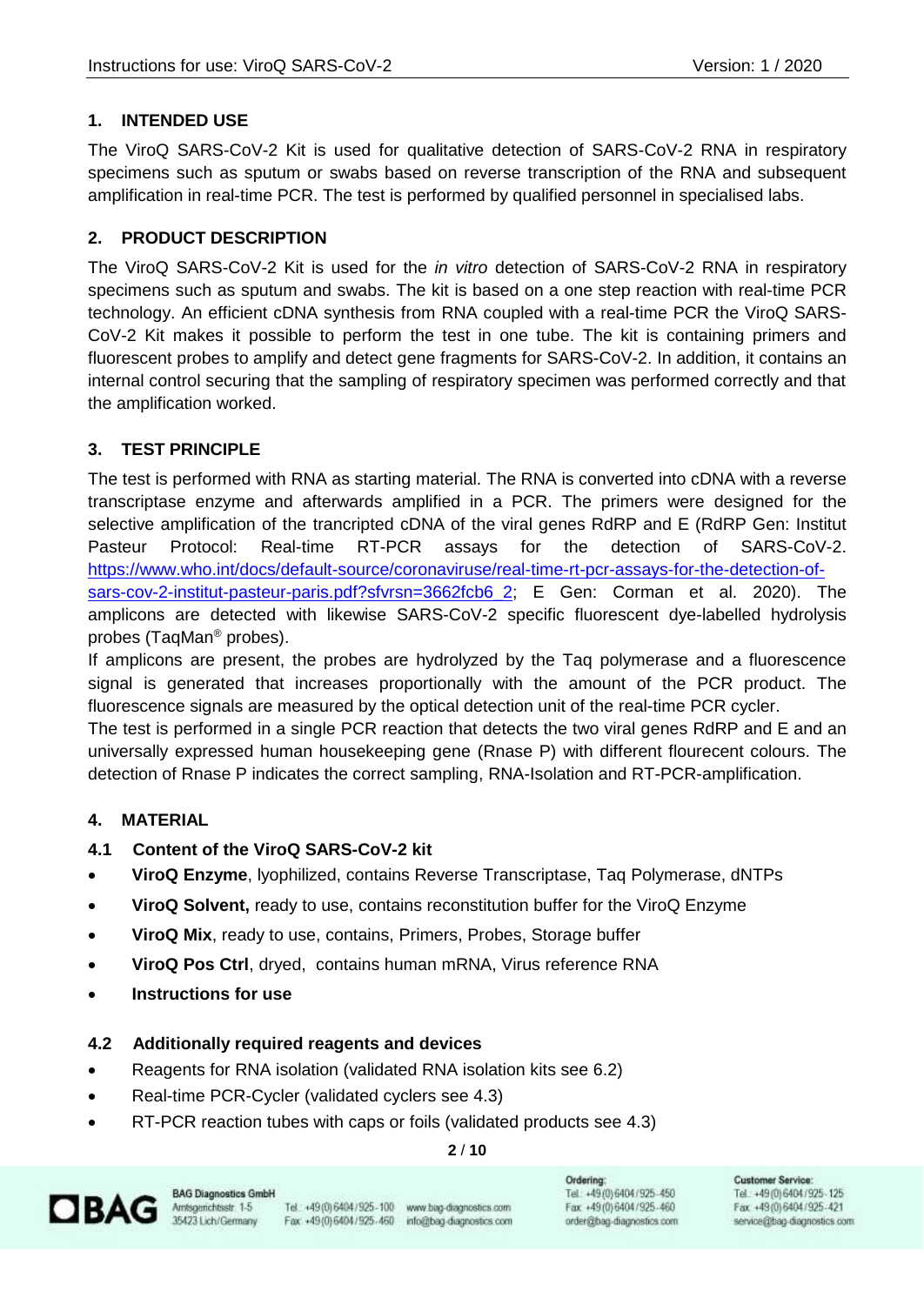- DEPC H<sub>2</sub>O / Aqua dest. / WFI (Ampuwa<sup>®</sup>)
- Piston pipettes  $(0.5 1000 \mu l)$  and tips

#### <span id="page-2-0"></span>**4.3 Validated cyclers and reaction tubes**

| <b>Cycler</b>                                                    | real-time-PCR reaction tubes                                                                                              | real-time-PCR<br>closing system                                                         |
|------------------------------------------------------------------|---------------------------------------------------------------------------------------------------------------------------|-----------------------------------------------------------------------------------------|
| CFX96™ Real-Time PCR<br><b>Detection System</b><br>Comp. Bio-Rad | FrameStar <sup>®</sup> Break-A-Way PCR Plate,<br>96 clear wells, clear frame,                                             | <b>4titude Crystal Strips</b><br>Product No. 4ti-0755<br>Comp. 4titude                  |
|                                                                  | Product No. 4ti-1200/C<br>Comp. 4titude                                                                                   | 4titude qPCR seal,<br>Product No. 4ti-0560<br>Comp. 4titude                             |
|                                                                  | Hard-Shell <sup>®</sup> 96-Well PCR Plates,<br>low profile, thin wall, skirted,<br>white/white, #HSP9655<br>Comp. Bio-Rad | 0.2 ml Flat PCR Tube<br>8-Cap Strips, optical, ultraclear,<br>#TCS0803<br>Comp. Bio-Rad |
| LightCycler <sup>®</sup> 480 System<br>Comp. Roche               | LightCycler <sup>®</sup> 480 Multiwell<br>Plate 96, white<br>Product No. 04729692001<br>Comp. Roche                       | LightCycler <sup>®</sup> 480 Sealing Foil,<br>Product No. 04729757001<br>Comp. Roche    |
| QuantStudio 6<br>Comp. Applied Biosystems                        | 4titude FrameStar 96 Well<br>Semi-Skirted, PCR Platte,                                                                    | 4titude qPCR seal,<br>Product No. 4ti-0560<br>Comp. 4titude                             |
|                                                                  | <b>ABI FastPlate Style</b><br>Product No. 4ti-0911<br>Comp. 4titude                                                       | 4titude Crystal Strips<br>Product No. 4ti-0755<br>Comp. 4titude                         |

**Special Note:** If other real time cyclers, reactions tubes and closing systems are used they must be validated by the user.

## <span id="page-2-1"></span>**5. STORAGE AND STABILITY**

The kits are shipped at ambient temperature. Upon receipt store all reagents in temperature monitored devices at ≤ -20°C. The expiry date is indicated on the label of each reagent. The expiry date indicated on the outer label refers to the reagent with the shortest stability contained in the kit. The reagents ViroQ Enzyme and ViroQ Solvent can be stored at room temperature until expiry date, as long as the enzyme lyophilisate is not solved with the reconstitution buffer. After solving it can be used upon 12 month. Repeated thawing and freezing of already solved reagents (more than twice) should be avoided, as this might affect the performance of the assay. For intermittent use the reagents should be aliquoted.

#### <span id="page-2-2"></span>**6. TEST PROCEDURE**

#### <span id="page-2-3"></span>**6.1 Safety conditions and special remarks**

Molecular genetic techniques are particularly sensitive and should be performed by well trained personnel experienced in molecular genetic techniques.

**3** / **10**



Tel.: +49(0) 6404 / 925 - 100 www.bag-diagnostics.com Fax: +49(0)6404/925-460 info@bag-diagnostics.com Ordering: Tel: +49(0)6404/925-450 Fax: +49 (0) 6404 / 925 - 460 order@bag-diagnostics.com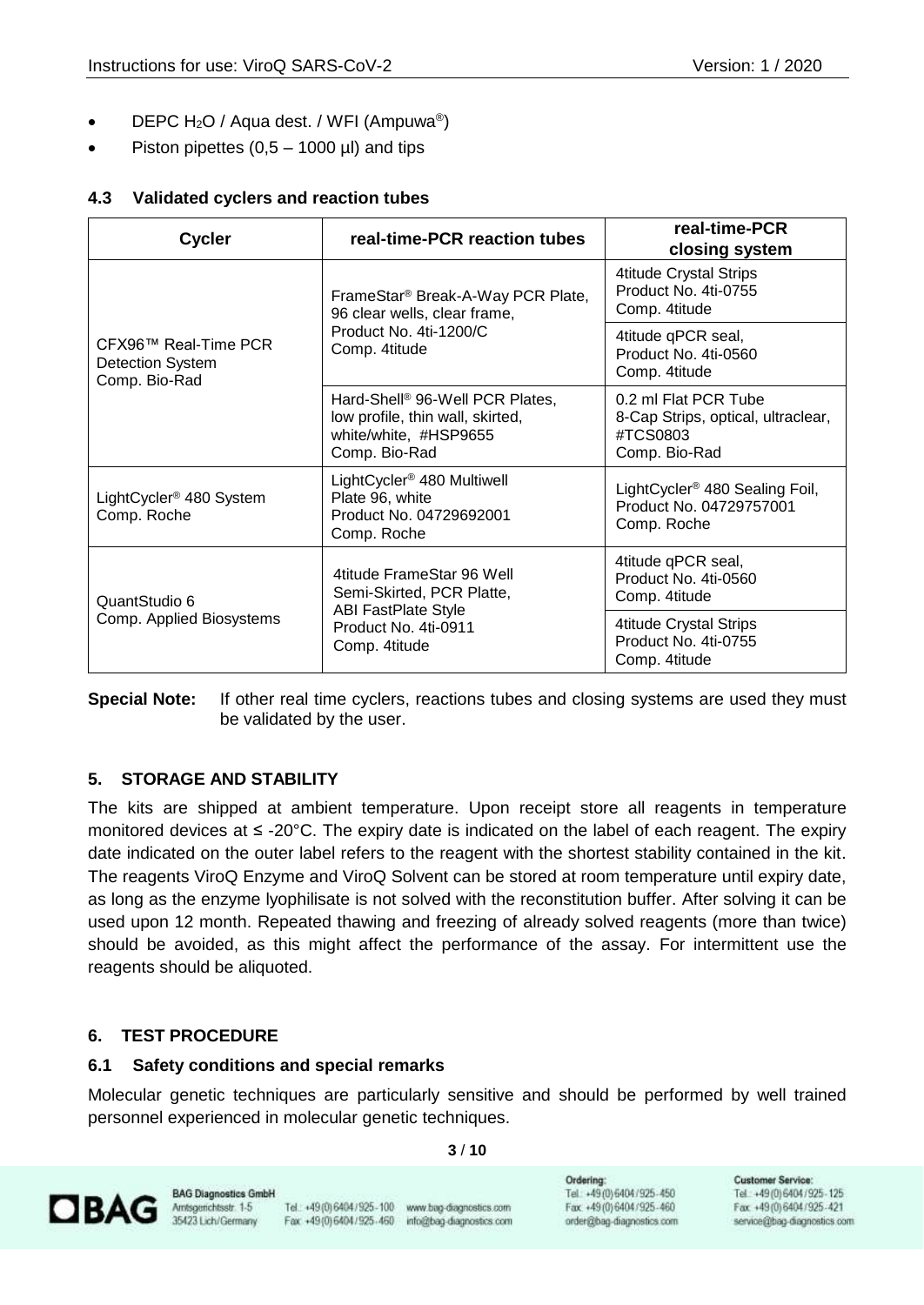Special safety conditions must be observed in order to avoid contamination and thus false reactions:

- ◆ Wear gloves during work (powder-free, if possible).
- Use new tips with each pipetting step (with integrated filter).
- $\blacklozenge$  If possible, use separate working areas for pre-amplification (RNA isolation and PCR set up) and post-amplification (detection).
- Use devices and other materials only at the respective places and do not exchange them.

#### <span id="page-3-0"></span>**6.2 RNA Isolation**

The sample material for the isolation of RNA must be sent in appropriate sample collection systems. For correct sampling follow the instructions given by the WHO under the following link <https://www.who.int/csr/sars/sampling/en/>

It is recommended to use  $\mathsf{CE}$  IvD certified kits for the RNA isolation.

Validated RNA isolation kits:

#### **Manual**

• QIAamp Viral RNA Mini Kit

#### **Automated**

- QIAamp<sup>®</sup> Viral RNA Mini QIAcube Kit
- QIAsymphony® DSP Virus/Pathogen Mini Kit
- Roche MagNA Pure 96 System

If the established standard method of the lab is used for RNA isolation and this is not the above mentioned kit, it must be validated by the user.

#### <span id="page-3-1"></span>**6.3 Reagent preparation**

The enzyme mix ViroQ Enzyme must be dissolved prior use with 400 µl ViroQ Solvent by pipetting up and down.

The positive control ViroQ Pos Ctrl must be dissolved prior use with 30  $\mu$ l Rnase free H<sub>2</sub>O by pipetting up and down.

#### <span id="page-3-2"></span>**6.4 Amplification**

Reaction tubes recommended by the manufacturer of the realtime cycler or the materials recommended in chapter 4.3 should be used.

For each sample the following reagents are pipetted into a reaction tube:

- **4 µl** ViroQ Enzyme
- **2 µl** ViroQ Mix (Primer and Probes)
- **5 µl\*** RNA Sample
- **9 µl** DEPC H2O / WFI

\*In case of very low expected concentration of virus copies the volume of the sample can be increased, while decreasing the amount of water.

**4** / **10**



Tel.: +49 (0) 6404 / 925 - 100 www.bag-diagnostics.com Fax: +49(0)6404/925-460 info@bag-diagnostics.com Ordering: Tel: +49(0)6404/925-450 Fax: +49 (0) 6404 / 925 - 460 order@bag-diagnostics.com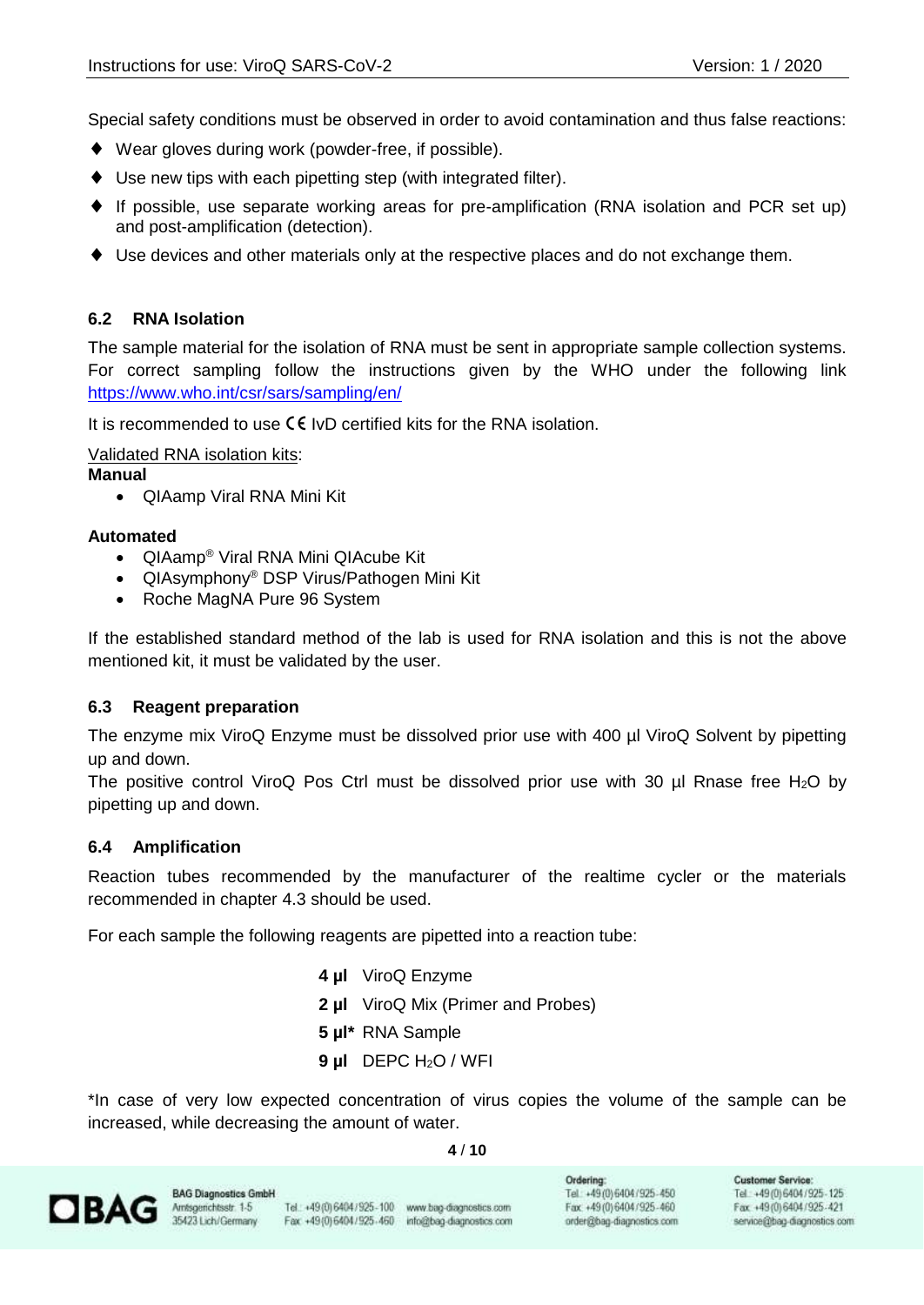The reaction volume for each real-time PCR test is 20  $\mu$ l.

If a premix of ViroQ Enzyme, ViroQ Mix and DEPC H<sub>2</sub>O / WFI is prepared for more than one sample please allow for a reasonable additional amount for pipetting losses.

To perform the **positive control (PTC)** and a **no template control (NTC)** prepare a PCR reaction and use the ViroQ Pos Ctrl or water for the NTC instead of RNA.

Close the reaction tubes and briefly spin down the liquid. Ensure that no bubbles are present in the wells. If bubbles are observed, gently tap the reaction tube on the bench to remove the bubbles.

Start the PCR program with the following parameters:

| <b>Step</b>                  | Time                                | <b>Temperature</b> | No. of cycles |
|------------------------------|-------------------------------------|--------------------|---------------|
| <b>Reverse Transcription</b> | 20 min                              | $48^{\circ}$ C     | 1 cycle       |
| Polymerase activation        | 3 min                               | $95^{\circ}$ C     | 1 cycle       |
| Denaturation                 | $95^{\circ}$ C<br>15 <sub>sec</sub> |                    |               |
| Annealing + Extension        | $30 \text{ sec} + \text{reading}$   | $58^{\circ}$ C     | 45 cycles     |

The following realtime cyclers have been validated for the ViroQ SARS-CoV-2 kit:

Biorad: CFX96™ Real-Time PCR Detection System

Roche: LightCycler<sup>®</sup> 480 II System

Applied biosystems: QuantStudio 6

#### **Special Note**

If other realtime cyclers are used they have to be validated by the user.

#### <span id="page-4-0"></span>**6.5 Interpretation of results**

All tests, except the negative control (NTC), must show a fluorescence signal in the red channel with the internal control. SARS-CoV-2 positive samples must show a positive signal in the FAM Channel (RdRP gene) or in both channels FAM and CFO560 / HEX / VIC / JOE channel (E gene). The positive control must show an amplification signal in each channel inside the defined Cq-values.

| <b>Channel</b>           | <b>Specificity</b>                                    |
|--------------------------|-------------------------------------------------------|
| <b>FAM</b>               | SARS-CoV-2 / RdRP Gene (RNA-dependend RNA-Polymerase) |
| CFO560 / HEX / VIC / JOE | Beta-CoV / E Gene (Sarbeco, Envelope)                 |
| CFR610 / Texas Red / ROX | Cell control / Rnase P                                |

The amplification signals for SARS-CoV-2 negative samples should be outside the defined Cqvalues for both channels (green and orange). The NTC with Aqua dest. should not show any fluorescent signal during the complete real-time PCR run and represents a contamination control. Fluorescence signals with the NTC indicate contamination. Fluorescence signals outside the defined Cq values can occur due to the very sensitive test method in case of inaccurate pipetting. If this occurs, the test should be repeated.

#### **5** / **10**

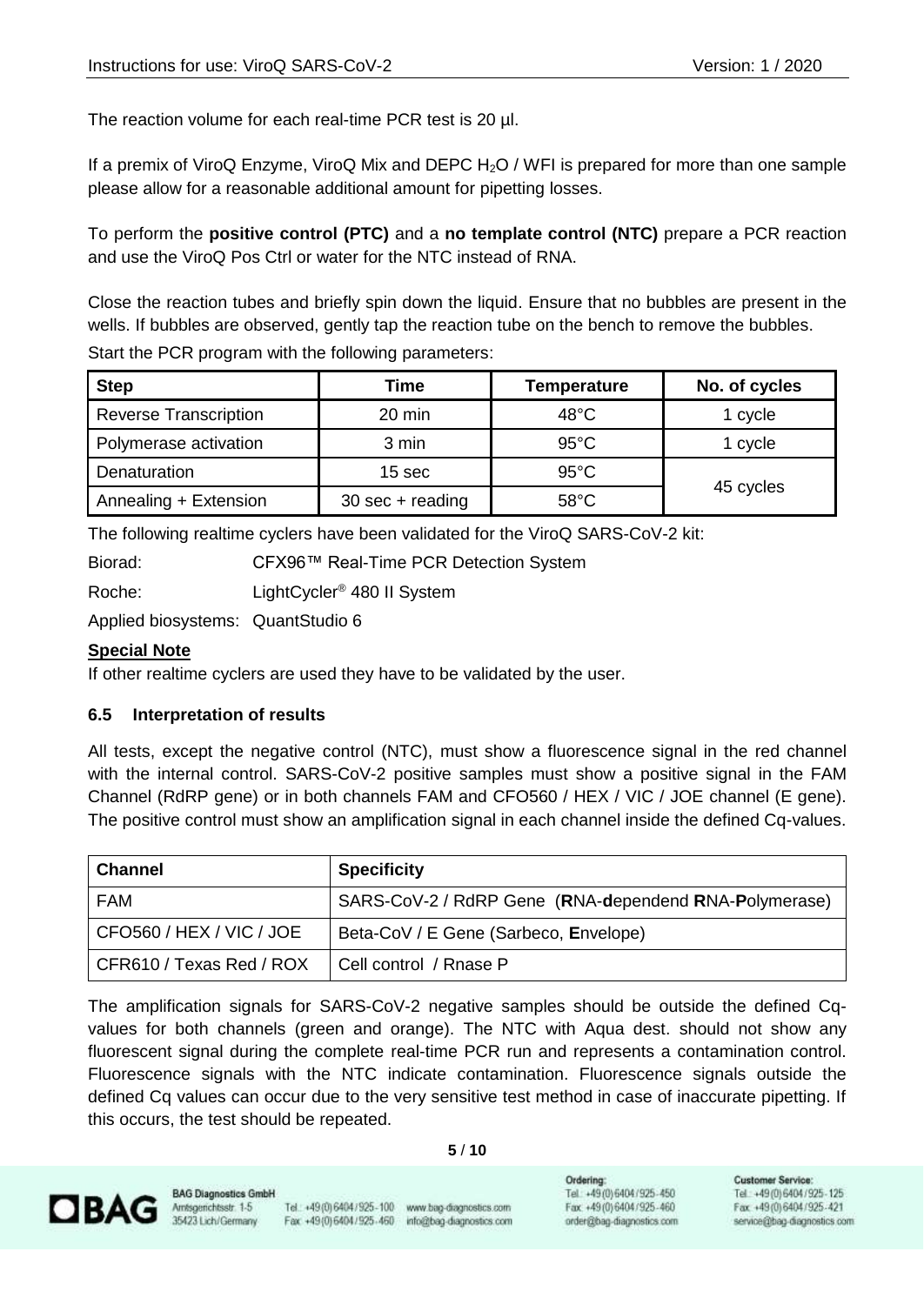The following signals are rated as positive:

|                 | <b>Channel</b>     | Cq-Level | <b>Inconclusive</b> | Wave lenght in nm                |
|-----------------|--------------------|----------|---------------------|----------------------------------|
| Cell control    | Red<br>(CFR610)    | ≤40*     | $>40-45**$          | Excitation: 597<br>Emission: 610 |
| Virus Gene RdRP | Green<br>(FAM)     | ≤40      | $>40-45$            | Excitation: 495<br>Emission: 520 |
| Virus Gene E    | Orange<br>(CFO560) | ≤40      | $>40-45$            | Excitation: 538<br>Emission: 559 |

A high SARS-CoV-2 RNA concentration/load in the sample can lead to reduced or absent Cell control signals.

\*\* Insufficient concentration/load of human cell material. Inappropiate sampling or sample shipment.

**Cq-level** is the PCR cycle that shows a positive detection against the background.

| <b>FAM</b>       | <b>CFO560</b>  | <b>CFR610</b> | <b>Result</b>                                                                                                                      |
|------------------|----------------|---------------|------------------------------------------------------------------------------------------------------------------------------------|
| <b>RdRP</b> gene | E gene         | cell control  |                                                                                                                                    |
| ÷                | +              | $+^*$         | SARS-CoV-2 specific RNA detected.                                                                                                  |
| ÷                | $\blacksquare$ | $+^*$         | SARS-CoV-2 specific RNA detected.                                                                                                  |
|                  |                | $+^*$         | Beta-CoV specific RNA detected.                                                                                                    |
| ٠                |                | Repeat test.  |                                                                                                                                    |
|                  |                |               | SARS-CoV-2 specific RNA not detected.                                                                                              |
|                  |                |               | The sample does not contain detectable or sufficient<br>amounts of copies (LoD) of specific RNA.                                   |
|                  |                | $***$         | Invalid result due to real-time PCR inhibition or reagent<br>failure. Repeat RNA isolation and/or testing from original<br>sample. |

The following table shows the interpretation of the amplification results:

A high SARS-CoV-2 RNA concentration/load in the sample can lead to reduced or absent Cell control signals.

\*\* Insufficient concentration/load of human cell material. Inappropiate sampling or sample shipment.

#### <span id="page-5-0"></span>**7. SPECIFIC PERFORMANCE CHARACTERISTICS**

The combination of primers and probes ensures a reliable identification of SARS-CoV-2 specific RNA. The accuracy and reproducibility of the specificity of the test kit is verified for each lot with pretyped reference samples.

#### <span id="page-5-1"></span>**7.1 Limit of detection**

The lowest SARS-CoV-2 RNA concentration that is successfully detected with a probability of 95% or higher defines the Limit of Detection (LoD). The LoD was evaluated with five different dilutions of a reference virus RNA which were each tested 20 times. According to this experiment the analytical sensitivity of the ViroQ SARS-CoV-2 RT-PCR is **5 copies / 20 µl reaction** for both target genes (RdRP, E gene).

**6** / **10**



Tel.: +49(0) 6404 / 925 - 100 www.bag-diagnostics.com Fax: +49(0)6404/925-460 info@bag-diagnostics.com Ordering: Tel: +49(0)6404/925-450 Fax: +49 (0) 6404 / 925 - 460 order@bag-diagnostics.com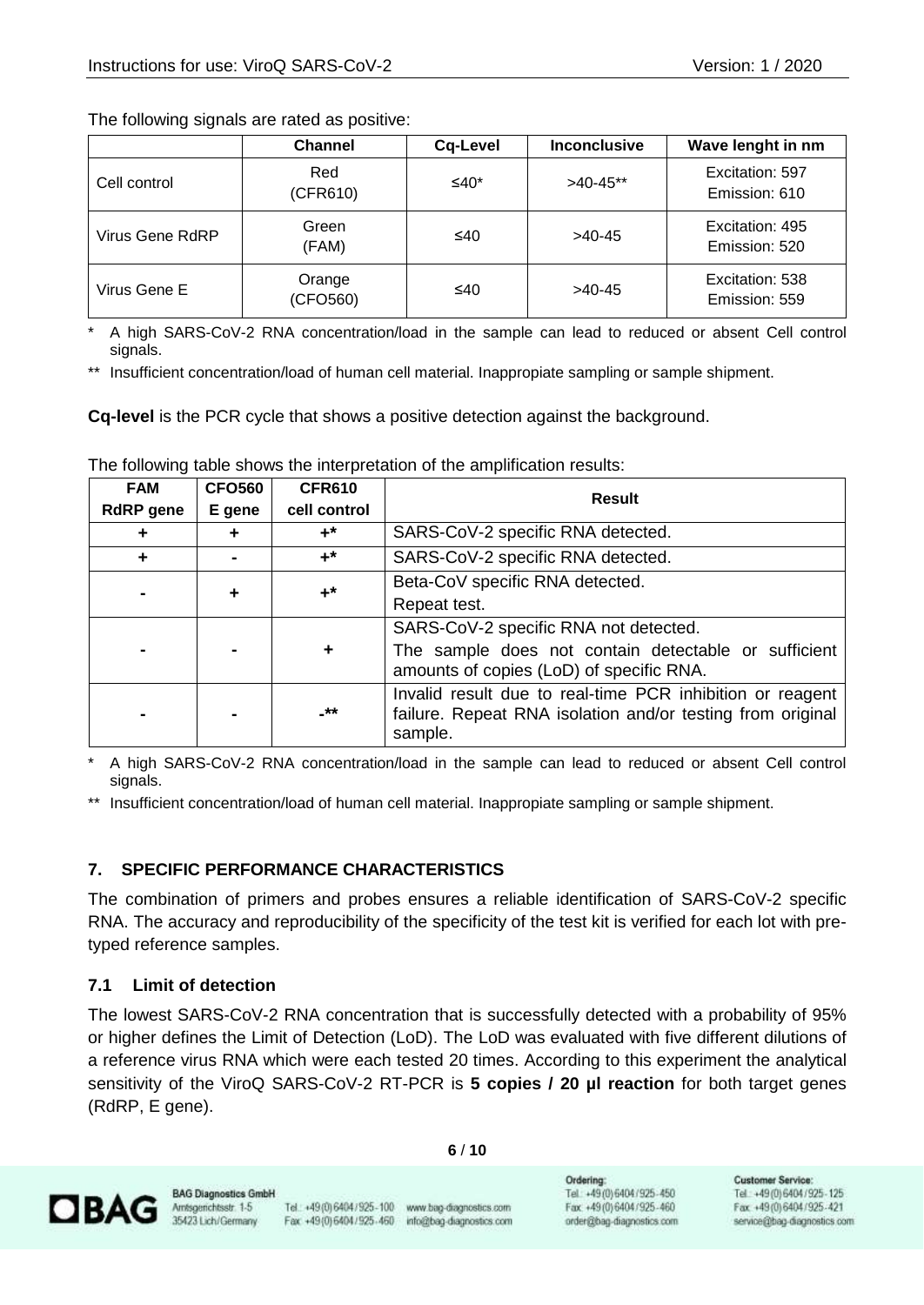#### <span id="page-6-0"></span>**7.2 Clinical Evaluation**

For the ViroQ SARS-CoV-2 kit a performance evaluation study was performed with 376 pre-typed RNA samples. The results from the study were compared to the results that were obtained with test kits from other manufacturers.

|             |                 |          | ViroQ SARS-CoV-2 | Diagnosti |
|-------------|-----------------|----------|------------------|-----------|
|             |                 | Positive | <b>Negative</b>  | Diagnosti |
| Pre-defined | <b>Positive</b> | 40       |                  |           |
| result      | Negative        | $4*$     | 335              |           |

c specificity: 99,7% c sensitivity: 100%

\*inconclusive result, only the E gene has been detected in this sample!

### <span id="page-6-1"></span>**7.3 Cross-Reactivity**

Cross-reactivity of the primers with other respiratory viruses and bacteria was tested by the Pasteur Institute (Paris) and by Corman et al. 2020 with known positve samples. None of the tested organisms showed a reactivity.

To demonstrate the analytical specificity and exclusivity of the ViroQ SARS CoV-2 kit, a control panel containing 22 respiratory pathogens (intact virus particles and bacterial cells) was used. RNA was extracted from each pool contained in the panel (see table below) and tested with the ViroQ SARS-CoV-2 Kit. No pool showed reactivity with the RdRP gene. For the E gene a very weak reaction was detected for all pools.

| <b>Respiratory control panel</b>             |              |              |              |              |              |
|----------------------------------------------|--------------|--------------|--------------|--------------|--------------|
|                                              | Pool 1       | Pool 2       | Pool 3       | Pool 4       | Pool 5       |
| Adenovirus Type 3                            | ✓            |              |              |              |              |
| Coronavirus OC43                             | ✓            |              |              |              |              |
| Human Metapneumovirus (Peru6-2003)**         | ✓            |              |              |              |              |
| Parainfluenza Type 2                         | ✓            |              |              |              |              |
| B. pertussis (A639)                          | $\checkmark$ |              |              |              |              |
| Coronavirus NL63                             |              | $\checkmark$ |              |              |              |
| Bocavirus-Lambda (recombinant, Isolate 2)    |              | ✓            |              |              |              |
| Influenza A H1 (A/New Caledonia/20/99)       |              | ✓            |              |              |              |
| Parainfluenza Type 3                         |              | ✓            |              |              |              |
| Coronavirus 229E                             |              |              | ✓            |              |              |
| Rhinovirus (1A)                              |              |              | ✓            |              |              |
| Influenza A H3 (A/Brisbane/10/07)            |              |              | $\checkmark$ |              |              |
| C. pneumoniae (CWL-029)                      |              |              | ✓            |              |              |
| Influenza B (B/Florida/02/06)                |              |              |              | $\checkmark$ |              |
| Parainfluenza Type 4A                        |              |              |              | ✓            |              |
| Respiratory Syncytial Virus B (CH93(18)-18)  |              |              |              | ✓            |              |
| M. pneumoniae (M129)                         |              |              |              | ✓            |              |
| Coronavirus HKU-1 (recombinant)              |              |              |              | ✓            |              |
| Influenza A H1N1 (A/NY/02/09)                |              |              |              |              | $\checkmark$ |
| Parainfluenza Type 1                         |              |              |              |              |              |
| Respiratory Syncytial Virus A (2006 Isolate) |              |              |              |              | ✓            |
| L. pneumophila (Philadelphia)                |              |              |              |              |              |

#### **7** / **10**



**BAG Diagnostics GmbH** Amsgenchtsstr. 1-5 35423 Lich/Germany

Tel.: +49(0) 6404 / 925 - 100 www.bag-diagnostics.com Fax: +49(0)6404/925-460 info@bag-diagnostics.com

Ordering: Tel: +49(0)6404/925-450 Fax: +49 (0) 6404 / 925 - 460 order@bag-diagnostics.com

#### **Customer Service:**

Tel: +49(0)6404/925-125 Fax: +49(0) 6404/925-421 service@bag-diagnostics.com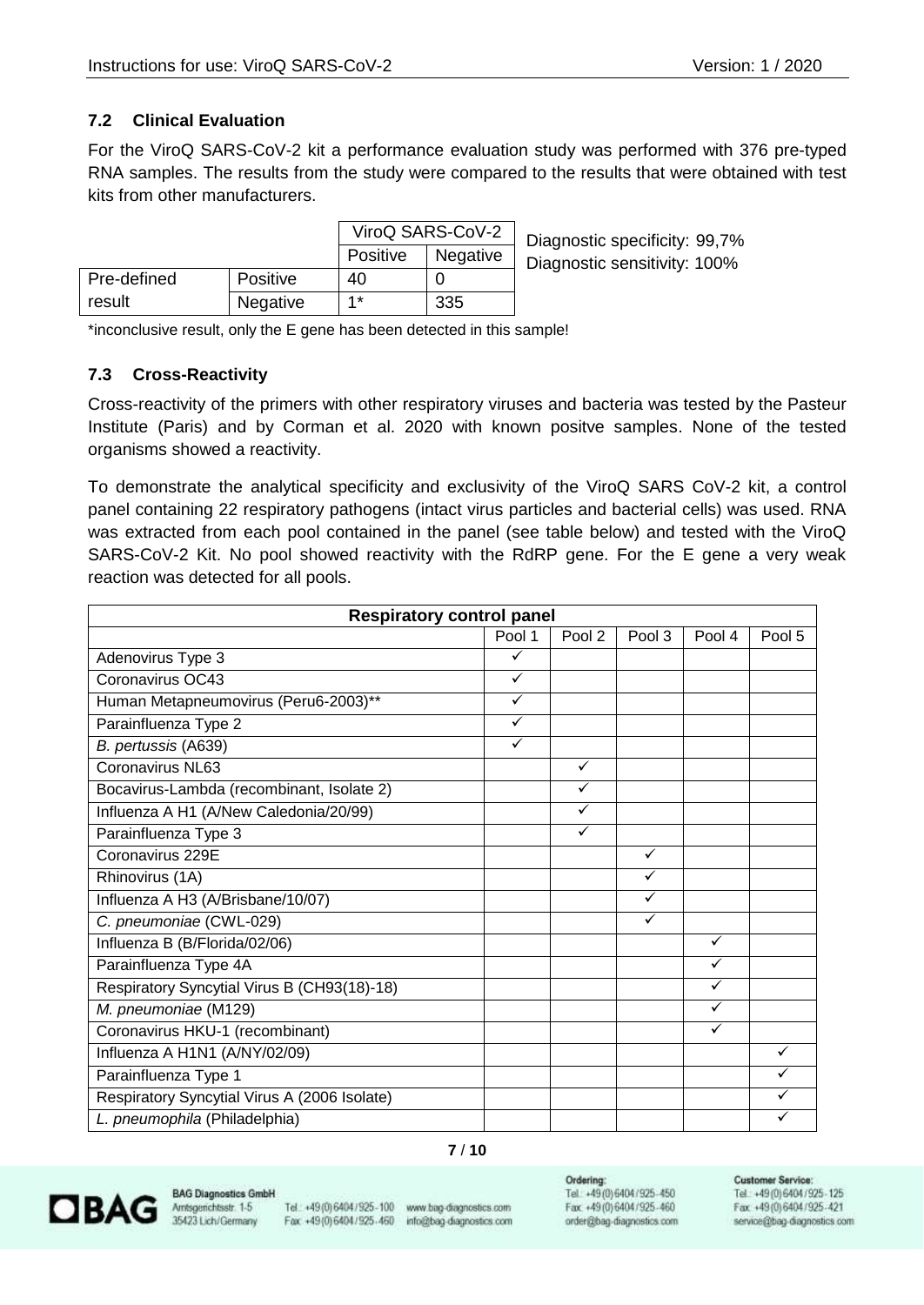#### <span id="page-7-0"></span>**8. WARNINGS AND PRECAUTIONS**

ViroQ SARS-CoV-2 is designed for in-vitro-diagnostic purposes and should be used by properly trained, qualified staff only. All work should be performed using Good Laboratory Practices.

The reagent ViroQ Solvent is subject to hazardous substance labeling for **Warning** and **Health hazard**. Please refer to the table in Chapter 13 for more information.

Biological material used for extraction of RNA, e.g. respiratory specimen, should be handled as potentially infectious. When handling biological material appropriate safety precautions are recommended (do not pipet by mouth; wear disposable gloves and mouth-nose-protection while handling biological material and performing the test; disinfect hands when finished the test).

Biological material should be inactivated before disposal (e.g. in an autoclave). Disposables should be autoclaved or incinerated after use.

Spillage of potentially infectious materials should be removed immediately with absorbent paper tissue and the contaminated areas swabbed with a suitable standard disinfectant or 70% alcohol. Material used to clean spills, including gloves, should be inactivated before disposal (e.g. in an autoclave).

Disposal of all samples, unused reagents and waste should be in accordance with country, federal, state and local regulations.

Microbial contamination of the reagents while taking aliquots should be avoided. It is recommended to use sterile one way pipettes and tips. Reagents that look cloudy or show any signs of microbial contamination must not be used.

A Material Safety Data Sheet resp. a declaration on Material Safety Data Sheets (MSDS) is available to download at **[www.bag-diagnostics.com](http://www.bag-diagnostics.com/)**.

#### <span id="page-7-1"></span>**9. LIMITATIONS OF THE METHOD**

Mutations or polymorphisms in the primer and probe binding sites may cause false negative results. Because of the high susceptibility of the RT-PCR method for cross contaminations special care should be taken during RNA isolation.

The presence of PCR inhibitors may cause invalid results with this product. A negative result does not exclude a possible infection, as results are dependent on appropriate specimen collection, the absence of inhibitors and the defined LoD.

Extreme care should be taken to prevent contamination of the kit reagents and other laboratory materials and equipment with amplicons, RNA or DNA. Regular wipe tests and negative controls with Aqua dest with each assay are strongly recommended.

In the no template control with Aqua dest. there must not be any fluorescent signal  $(Cq > N.A.)$ . In the case of signal development in the negative control the PCR working place has to be decontaminated and the reagents have to be exchanged if necessary.

**8** / **10**

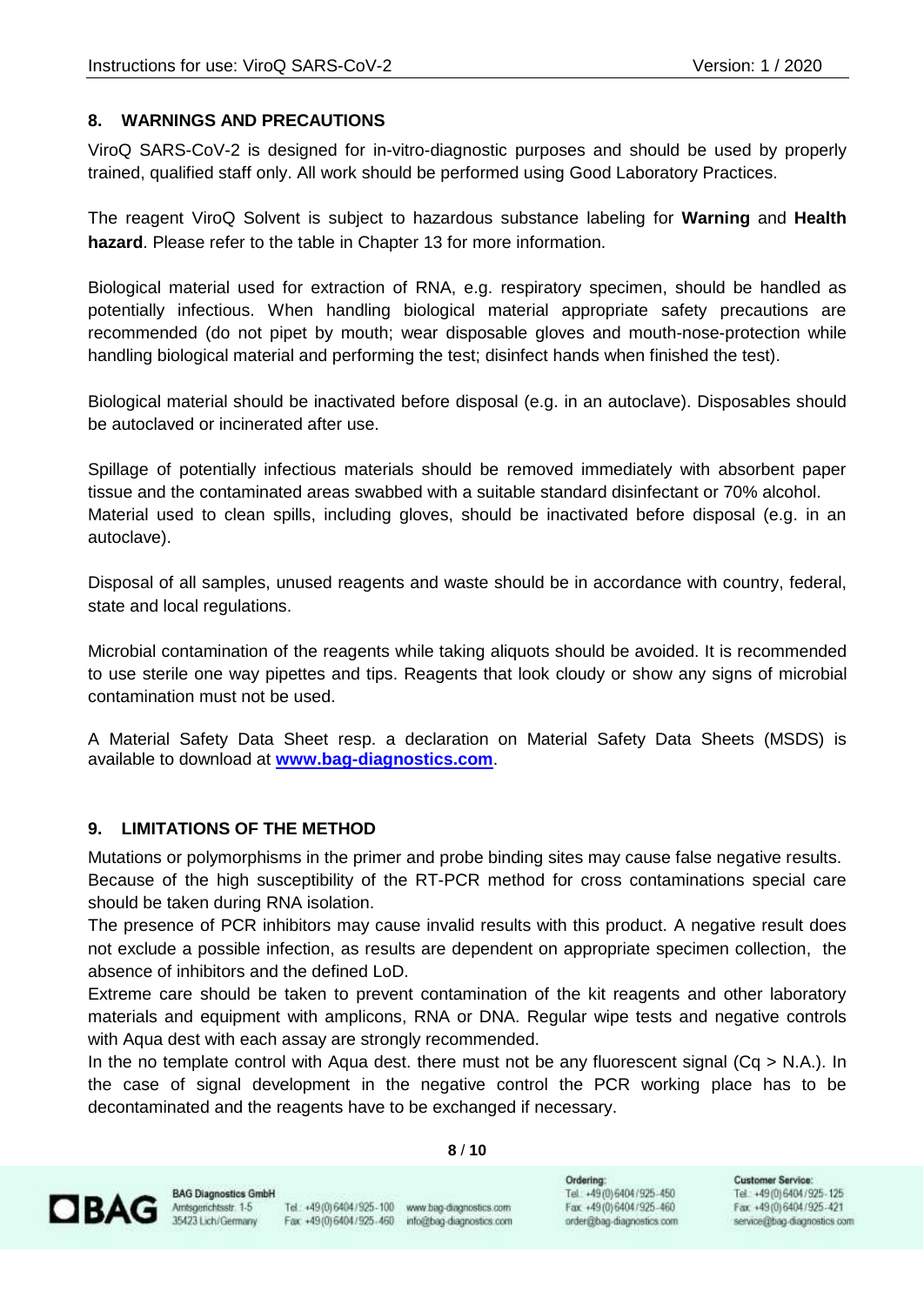All instruments (e.g. pipettes, realtime cyclers) must be calibrated according to the manufacturers instructions.

Negative results do not preclude SARS-CoV-2 infection and should not be used as the sole basis for patient management decisions. Negative results must be combined with clinical observations, patient history, and epidemiological information.

#### <span id="page-8-0"></span>**10. INTERNAL QUALITY CONTROL**

Internal quality control of new lots of the ViroQ SARS-CoV-2 kit can be performed using a combination of RNA samples known to be positive or negative. Negative controls to detect possible contaminations are recommended. Use a PCR reaction with the RNAse free water as a NTC for this purpose.

#### <span id="page-8-1"></span>**11. TROUBLESHOOTING**

| <b>Symptom</b>          | Possible reason                                                                    | <b>Potential solution</b>                                                                                          |  |
|-------------------------|------------------------------------------------------------------------------------|--------------------------------------------------------------------------------------------------------------------|--|
|                         | Presence of an inhibitor.                                                          | Use fresh reagents.                                                                                                |  |
|                         | No RNA in the reaction.                                                            | Repeat test. Take care of correct pipetting.                                                                       |  |
|                         | Fluorescent probes or primers<br>degraded.                                         | Use fresh ViroQ Mix<br>Avoid exposition to light and frequent thawing<br>and freezing. Observe storage conditions! |  |
| <b>Bad or no signal</b> | Bubbles in the PCR reaction,<br>remaining liquid at the inner wall of<br>the tube. | Careful pipetting.<br>Spin down PCR plate.                                                                         |  |
|                         | Incompatible or low quality RT-PCR<br>plastic ware.                                | Use compatible and high quality plastic ware<br>(see chapter 4.3).                                                 |  |
|                         | Evaporation of the reagents due to<br>incorrect closing of the PCR tubes.          | Make sure that the PCR tubes are closed<br>properly.<br>Be careful at the edges of sealing foils.                  |  |
| Signal in the           | Contamination with RNA or DNA in<br>the negative control                           | Repeat the negative control.<br>Decontaminate the workplace.                                                       |  |
| negative control        |                                                                                    |                                                                                                                    |  |

#### <span id="page-8-2"></span>**12. TRADEMARKS USED IN THIS DOCUMENT/PRODUCT**

TaqMan<sup>®</sup> is a trademark of Roche Molecular Systems Inc. Cal Fluor® is a registered trade mark of LGC Biosearch Technologies



**BAG Diagnostics GmbH** Amsgerichtsstr. 1-5<br>35423 Lich/Germany

Tel.: +49(0) 6404 / 925-100 www.bag-diagnostics.com Fax: +49(0)6404/925-460 info@bag-diagnostics.com

**9** / **10**

Ordering: Tel: +49(0)6404/925-450 Fax: +49 (0) 6404 / 925 - 460 order@bag-diagnostics.com **Customer Service:** 

Tel: +49(0)6404/925-125 Fax: +49(0)6404/925-421 service@bag-diagnostics.com